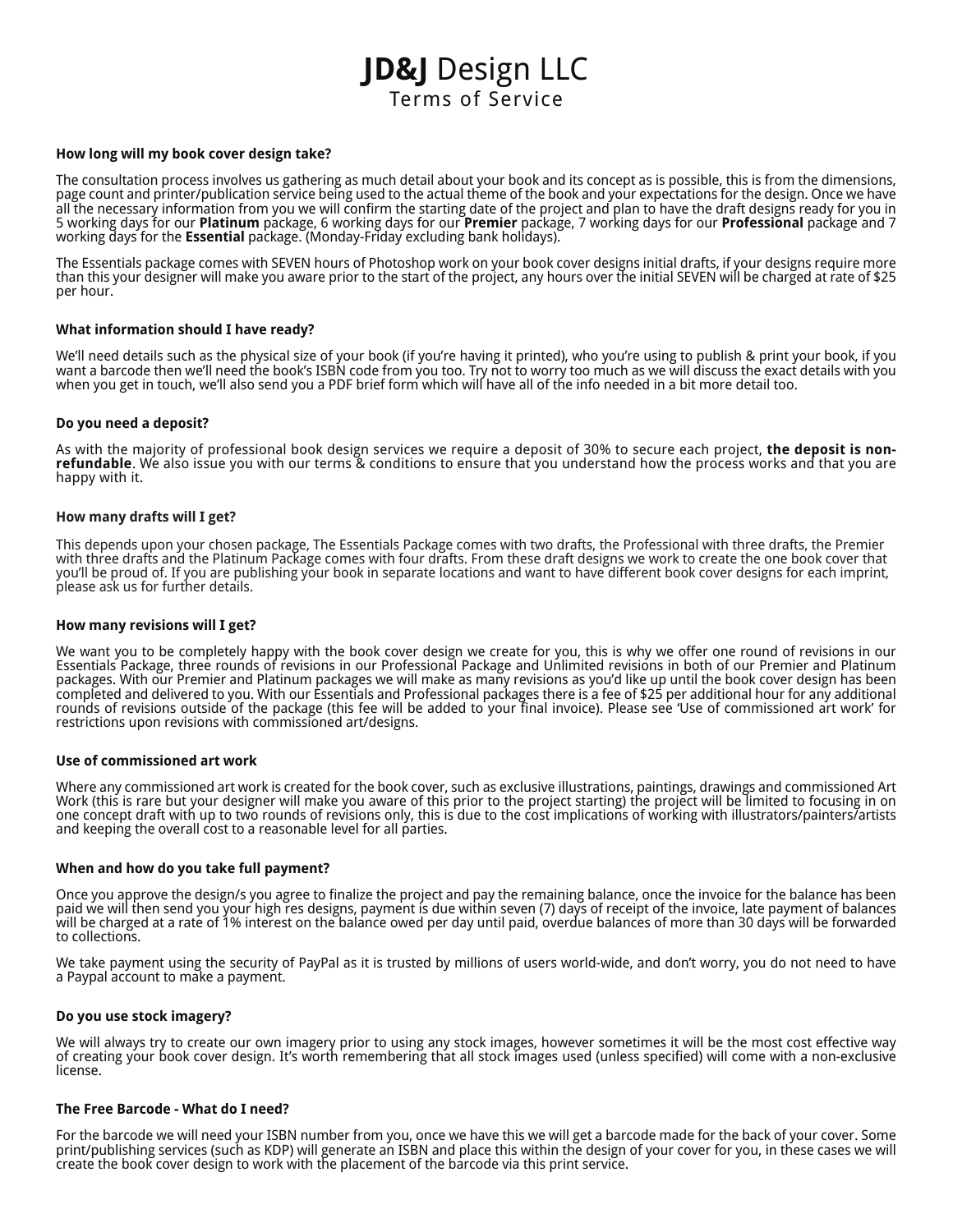# **Can I use my own images \ art work in the cover design?**

Yes you can, as long as you ensure that any image, art work or logo that you want in your finished cover is of print quality (at least 300dpi when adjusted to the actual size needed). Due to the nature of copyright you must also have the legal right to use the image, art work or logo too. If you do supply us with an image it should be in CMYK color, 300dpi and as a JPEG file. We recommend you let us take care of the font used within your design as large selections of fonts are copyrighted as well.

## **Imagery you provide to JD&J Design LLC**

You confirm that all images you supply to us have the correct license to be used within your book cover and you have the permission & right to use them within the design or book cover. JD&J Design LLC takes no responsibility for images you provide us with.

# **What is CMYK and will it make a difference to my design?**

Many book publishers and printers will produce your book using the CMYK color model (Cyan, Magenta, Yellow and Black), this is where four plates with those colors are used to print your book. The CMYK color model is smaller than that of RGB (which is used on your computer, tablet, smartphone and many other digital devices), so you may see some color shift when a design has been printed. In addition, some printers will also require that any design uses a maximum of 240% ink levels, this can also shift the color further.

## **What if I don't know what I want on the cover?**

Our consultation process is focused on gathering as much information about your book and (most importantly) the concept of your book. We will package together several different drafts and fine tune them to give you alternative options.

## **What if I'm not happy with the drafts?**

We always do our best to work with the author/publisher to ensure we capture the concept of your work, however, if you're not completely happy with the first set of drafts we can create another set for you. If by this point you're still not happy, then (with no further cost from ourselves) we can end the project for you, should you wish. JD&J Design LLC also reserve the right to terminate any project with no additional fee from us to the client.

## **What is the comprehensive market research completed by JD&J?**

Included with all of our packages is the research that we will complete regarding your book cover, this will focus on the latest trends within your genre, the specifics behind your individual design and research of elements to be placed within the cover, (this is for JD&J Design LLC alone).

## **How many 3D images/Posters will I get with the package I've chosen?**

Our Professional, Premier and Platinum packages come with versions of your book in 3D, the file formats will be JPEG and PNG (PNG files come without a background) the Professional package comes with three 3D images, the Premier comes with four and the Platinum comes with five 3D images. Packages which have the banner designs included will have banners designed for use with Twitter, Facebook and a digital image for use with Instagram. You can choose from our additional services to add these elements if not already included.

#### **What's included with the Royalty free stock images?**

We obtain our chargeable stock images for you from 123RF alone, this will be anything from one to four separate images on a standard non-exclusive commercial license, so that we can create a design that is unique and based around the individual concept. The initial license for stock imagery used in Printed Books (both front cover and interior if needed) will cover your book for up to half a million sales (either free or charged sales), once you go past this you'll need to let us know so that we can extend the license for you (at no further cost to yourself). In some cases where the project requires any one-off commissioned art work or imagery, there may be additional charges to the client, your designer will always advise you of any commissioned art work prior.

#### **How do you promote my book to your social media followers? - Subject to chosen package**

Once your book design is completed and then uploaded to the publisher there may be a small wait of four to five days prior to going live, once your book is available to buy let us know and we'll send out a post to our many social network followers (Facebook & Twitter which totals more than 12,500+ followers currently - this is of course subject to change and we make no gaurantee of sales as a result of these posts). In this we'll include an image of your book and most importantly a link back to where the viewer can buy their copy. This is subject to your chosen package. (Please note that there are some exceptions to this with regards to books which cover sensitive topics, these may be excluded from promotion via our social media channels).

#### **What is required for an eBook conversion?**

To convert your existing eBook cover into a printed book design we will need the image file as a JPEG at a resolution of 300 dpi or preferably the original Photoshop file, if the resolution is not 300 dpi we may have to resize the file. Where possible we will try and use the same font for the book as long as there is the license to do so, if not then we will match a font to use within the design. We require that you have the copyright to be able to use all artwork in the design and it's conversion to do so.